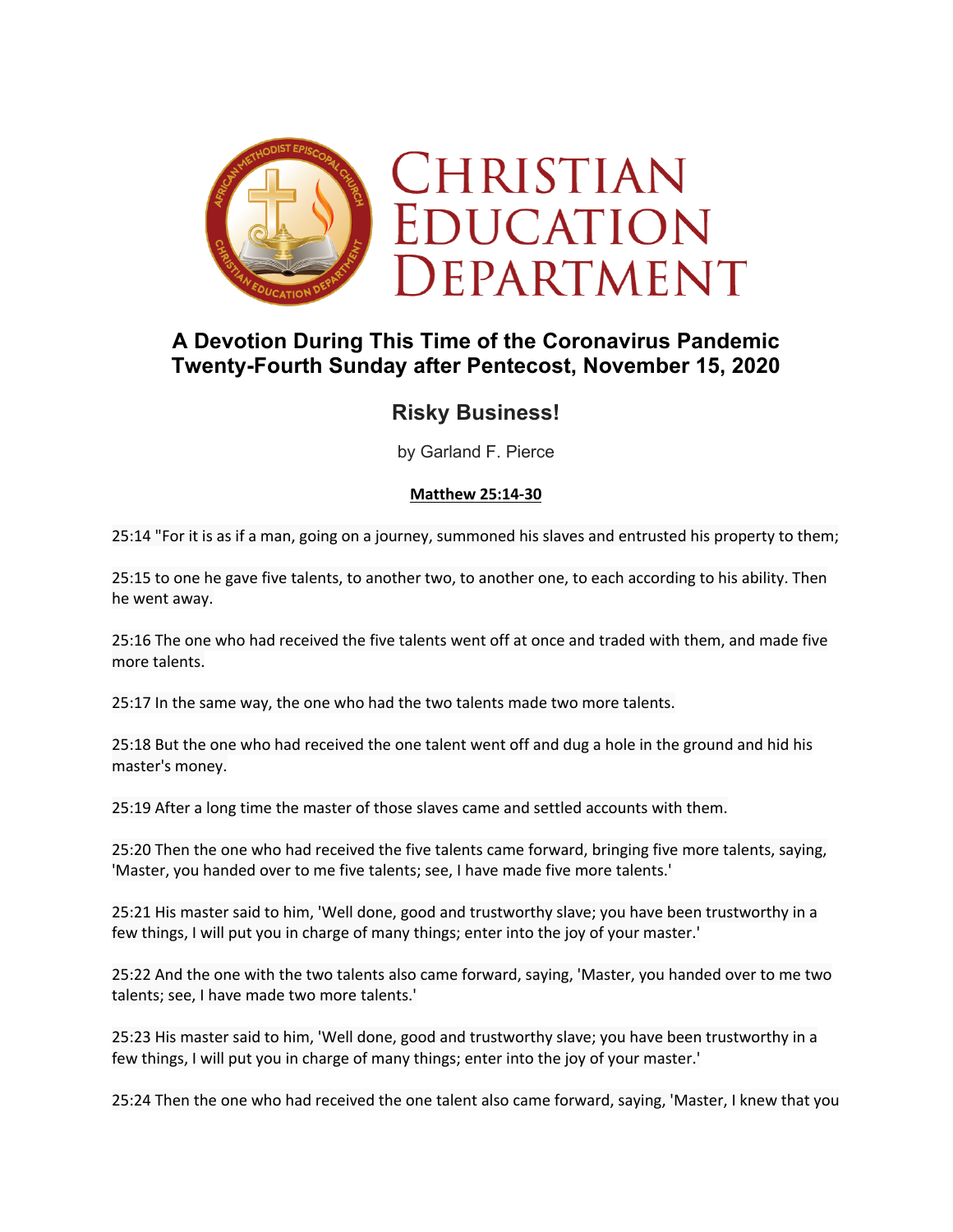were a harsh man, reaping where you did not sow, and gathering where you did not scatter seed;

25:25 so I was afraid, and I went and hid your talent in the ground. Here you have what is yours.'

25:26 But his master replied, 'You wicked and lazy slave! You knew, did you, that I reap where I did not sow, and gather where I did not scatter?

25:27 Then you ought to have invested my money with the bankers, and on my return I would have received what was my own with interest.

25:28 So take the talent from him, and give it to the one with the ten talents.

25:29 For to all those who have, more will be given, and they will have an abundance; but from those who have nothing, even what they have will be taken away.

25:30 As for this worthless slave, throw him into the outer darkness, where there will be weeping and gnashing of teeth.'"

This parable is yet another harsh sounding teaching to modern ears. One can get the overall message of the story mixed up in these days of prosperity gospel teaching and when some Christians choose to side with the powerful even when the powerful prove to have no real concern for the powerless or to have even outright disregard for those who are not like them. Those who are prone to give authority to this kind of behavior and are willing to keep silence just to get ahead might read words like, "For to all those who have, more will be given, and they will have an abundance; but from those who have nothing, even what they have will be taken away." Words like worthless, weeping, and gnashing of teeth may catch our attention before words like entrusted, gave, according to ability.

Christian faith is risky business. It is not for the faint of heart, the cowardice, or the lazy. The master entrusted. The master took a risk and gave his property to his slaves. The master risked putting faith in his servants. He based his trust and his giving on the ability of each servant. He didn't assume that they were all the same or that they all had the same gifts and abilities; but, he gave them that of which he thought they could be good stewards. Now it was up to them to invest, multiply—take the risk that what they now possessed could grow and develop. Or they could hid it. Two chose to risk; one chose to hid.

This parable teaches the church and all of the faithful how to wait and how to work until the Master comes. We do not fully understand why; but, the Master chooses to trust us and entrusts us with resources and gifts. Burying them requires the least effort and ultimately does not guarantee safety and security. Growing and developing those resources and gifts is a far more faithful response. Risk is unavoidable. After all, faith is the substance of things hoped for. We risk loving and being rejected or hurt. We risk doing the work to use and develop our gifts and at times failing. We risk speaking truth to power and being persecuted and ostracized. We risk choosing the way of the Master and being ridiculed for being naïve, impractical, or even fanatical. While we wait, we work. While we wait, we believe. While we wait, we risk. And when the waiting is over and the risk-taking comes to an end, may we hear, "Well done, good and trustworthy slave; you have been trustworthy in a few things, I will put you in charge of many things; enter into the joy of your master."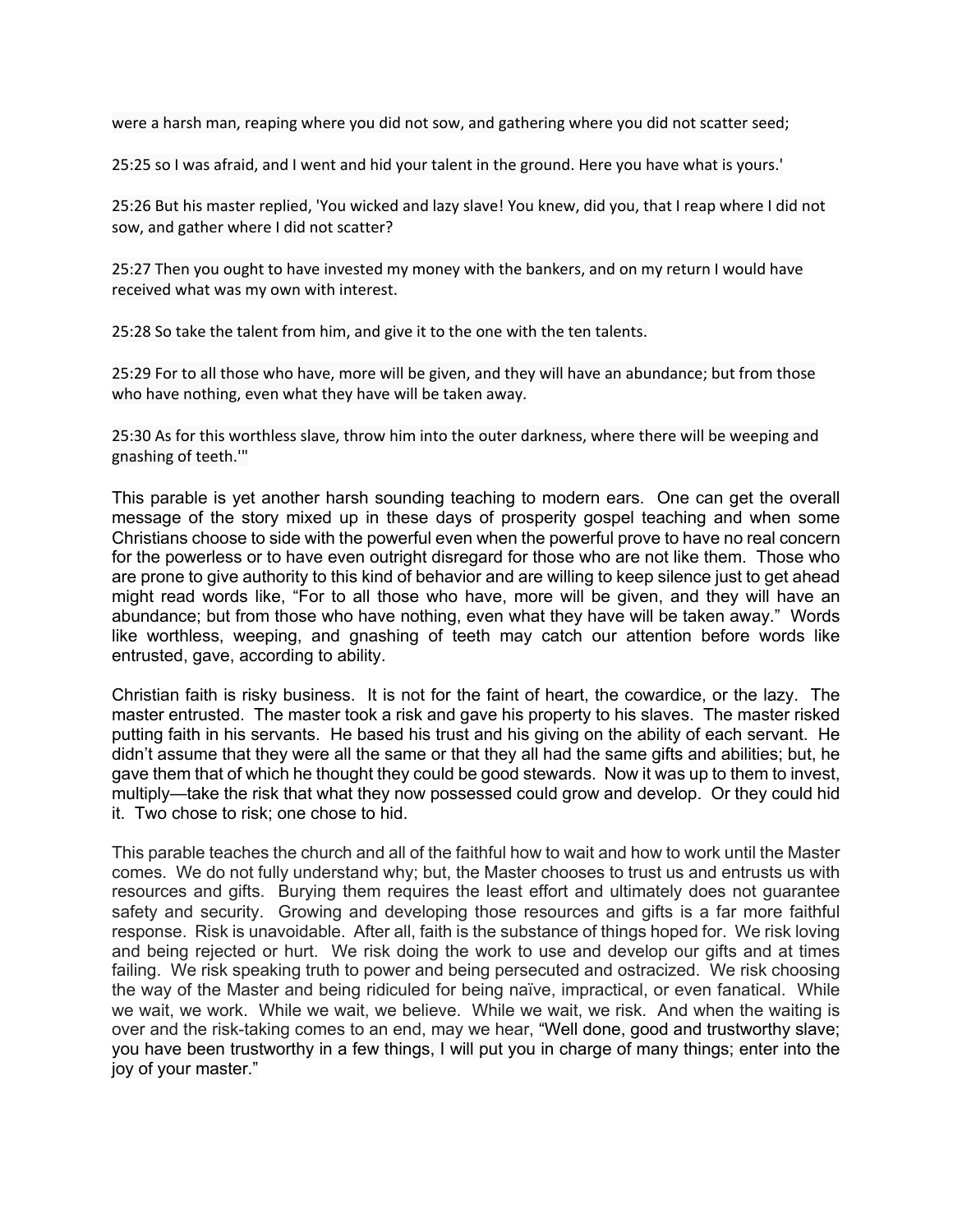**TALK:** Take a moment to be silent, reflect, and share (write down)—What gift are you using for kindom-building? What gift from the Master have you hid and buried?

### **PRAY:**

Lord God - we give you thanks for all your gifts to us – for daily food - for health - for each breath we take - for freedom to choose - and for the gifts of your word, your power, and your love. Our hearts are truly overwhelmed, O God, when we consider all that you are and how you have entrusted so much to us. May we be worthy of that trust - may we be a people who are unafraid to live as fully and as richly as you want us to live.

Help us O God, as followers of Jesus, to multiply all that you have given us, to risk spreading your word and perhaps see it misunderstood, to gamble by loving those whom others think worthy only of hate, to take chances by doing good to those who have not done good to us. Help us be faith filled and to desire to increase your glory and your goodness in this world. Make us ones who share in both word and deed that which you have given to us.

We pray, O God, for the church - that it may encourage all its members to discover, develop, and use all their gifts, those of nature and those of grace.

We pray for those who are poor in body or in spirit... for those who are oppressed and heavy laden.... for those who are sick or in despair... Minister, O, God, by your Spirit, and by us, to all those for whom we have prayed - and help us walk faithfully in the path of our Lord Jesus Christ – in whose name we pray, AMEN.

— copyright © Rev. Richard J. Fairchild

From https://re-worship.blogspot.com/2011/10/pastoral-prayer-matthew-25-14-30.html

#### **ACT:**

1. Based on your reflections from the TALK section, examine why you have hid your gift and make a plan to bring it to light, develop it, and use it for the glory of God. What is a way to use your gift at a greater level? Risk a little time and effort to help others by practicing social distancing as much as possible, washing your hands often, and wearing face covering to help prevent the spread of COVID-19—See: http://www.amechealth.org.

2. See also the activity that accompanies this devotion.

3. Revisit the Psalm 23 Challenge first issued as part of the March 22, 2020 set of resources.

**Song:**

#### Take My Life, and Let It Be AMEC Hymnal, #292

1. Take my life, and let it be Con-se-crat-ed, Lord, to Thee. Take my hands, and let them move At the im-pulse of Thy love, At the im-pulse of Thy love.